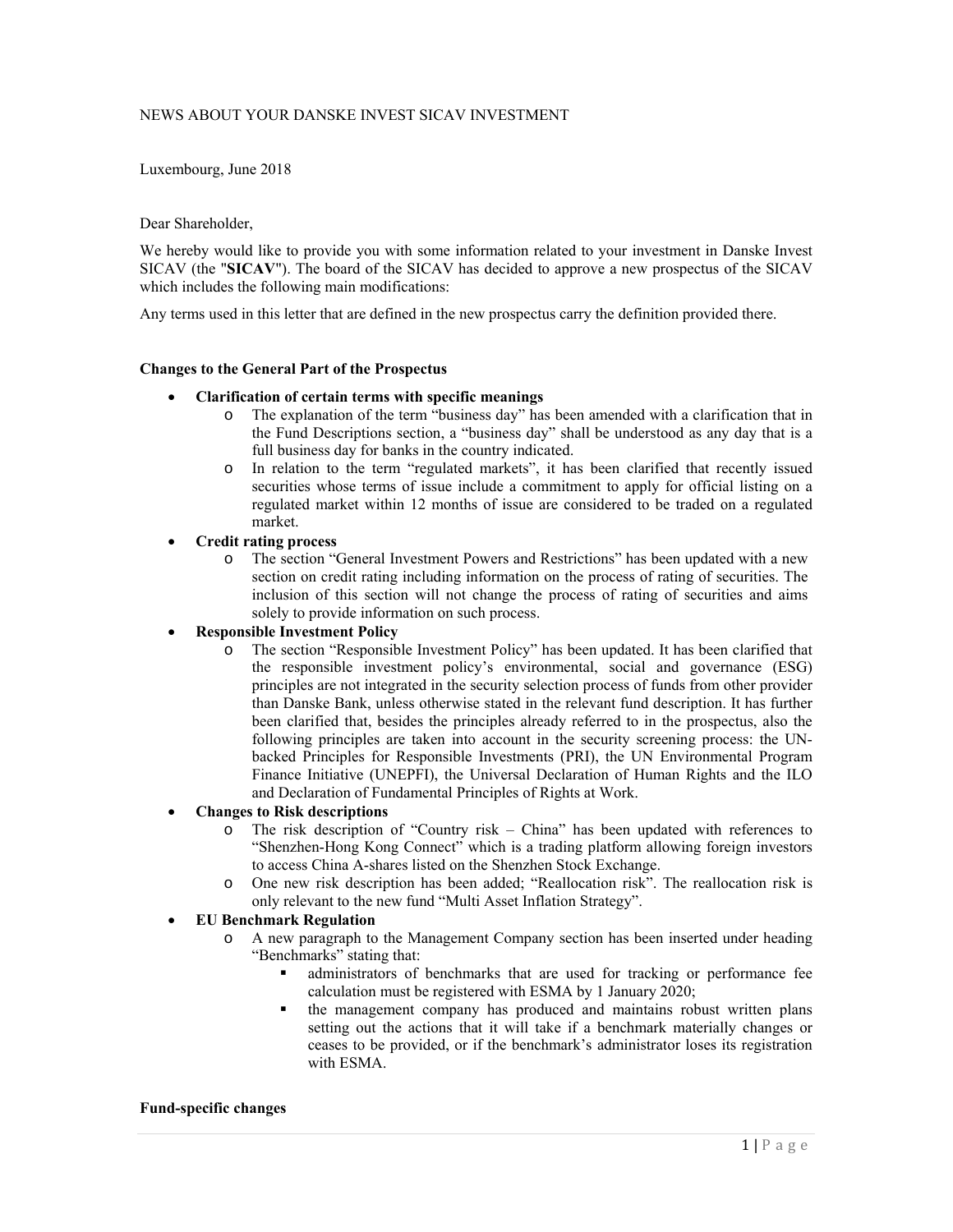There are also changes and clarifications that apply to particular funds. These are detailed in the appendix to this letter.

*Please note that investors in the funds Eastern Europe Absolute, Europe Long-Short Dynamic, Europe Long-Short Dynamic Plus concerned by the change detailed under item 10 below, have the right until close of business on 31 July 2018 to request the full redemption free of charge or conversion of their shares into any other fund within the SICAV free of charges.* 

The new prospectus applies from 2 July 2018, except for certain changes which apply from the dates indicated in the appendix to this letter. Both the new prospectus as well as the relevant Key Investor Information Documents (KIIDs) are available online at danskeinvest.com and free of charge at the registered office of the SICAV.

Yours faithfully,

The Board of Directors

Danske Invest SICAV 13, rue Edward Steichen L-2540 Luxembourg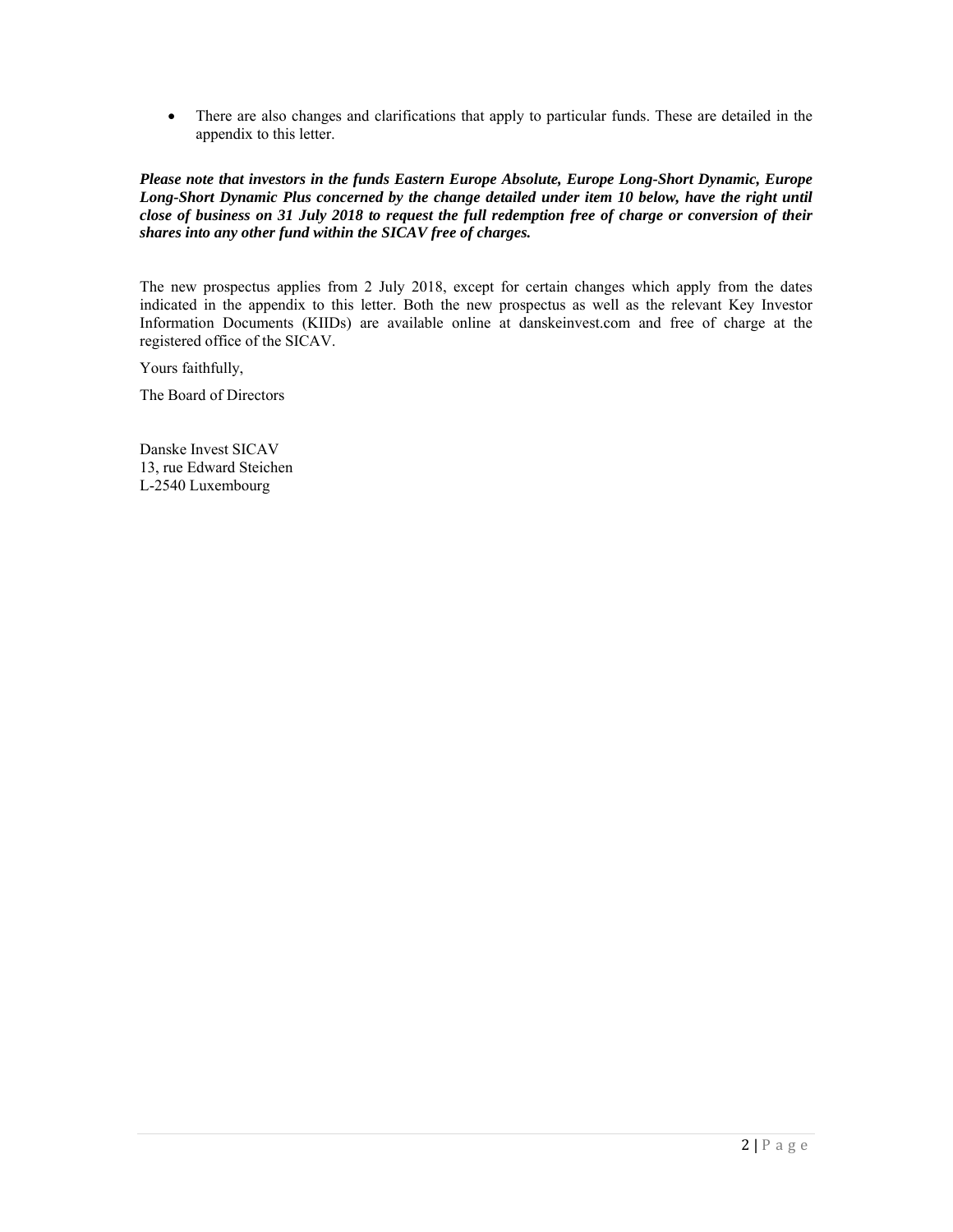# **FUND-SPECIFIC CHANGES**

# **Fund Specific Changes**

- **1. Changed processing schedule of subscription, switch and redemption orders for the funds Aktiv Förmögenhetsförvaltning, Europa (SEK), Sverige, Sverige Europa, Sverige Fokus, Sverige Kort Ränta, Sverige Ränta, Sverige Real Ränta** 
	- o Currently, the net asset values of these funds are calculated on days which are business days in both Luxembourg and Sweden (meaning that the net asset value is not calculated on days which are business days in Sweden but not in Luxembourg). Cut-off for subscriptions, switches and redemptions are on the same day as the orders are processed. In order to facilitate calculation of net asset value and processing of orders on all days which are business days in Sweden, RBC, the fund's depositary and fund administrator, has agreed to calculate the net asset values on all days when banks are opened in Sweden. The prospectus has been updated to reflect this.
- **2. Changed processing schedule of subscription, switch and redemption orders for the fund Sverige Beta:** 
	- o Currently, subscription, switch and redemption orders are accepted on days ("cut-off days") which are business days both in Luxembourg and Sweden. As of the date of the new prospectus, orders will be accepted on all days which are business days in Sweden.
	- o Currently, on the day following the cut-off day, the net asset value of this fund is calculated and orders are processed if such day is a business day in Luxembourg and also a trading day on the main stock exchanges in Sweden. In order to facilitate calculation of net asset value and processing of orders on all days which are business days in Sweden, RBC, the fund's depositary and fund administrator, has agreed to calculate the net asset values on all days which are business days in Sweden. The prospectus has been updated to reflect this.
- **3. Clarification of processing schedule of subscription, switch and redemption orders for the funds Eastern Europe and Russia:** 
	- o In order to provide more precise information, it has been clarified that orders received and accepted by the registrar agent by 5:30 PM CET any business day in Luxembourg are ordinarily processed the following business day in Luxembourg that is also a trading day on the main stock exchanges in *Moscow* (rather than Russia). This clarification will not change the way order are processed.
- **4. Changed processing schedule of subscription, switch and redemption orders for the fund Eastern Europe Absolute:** 
	- o The cut-off time (the time when orders must have been received by the registrar agent to be processed on the following business day) has been changed from 5:30 PM CET to 10:00 AM CET. This change is made to allow the Investment Manager sufficient time to prepare adjustements to the fund portfolio needed as a result of subscription, switch and redemption orders.
	- o It has been clarified that such cut-off time occurs on business days in Luxembourg that is also a trading day on the main stock exchanges in the UK and Moscow. Due to the fact that a large part of the fund's investments are placed in Russian securities and that the derivatives used are traded on the main stock exchanges in the UK, it is not possible to obtain fair pricing on such securities and derivatives on days when the stock markets, where such securities are traded, are closed.
- **5. Changed processing schedule of subscription, switch and redemption orders for the funds US High Yield Bond:** 
	- o It has been clarified that subscription, switch and redemption orders will be accepted on days which are business days in Luxembourg and which also are trading days on the main stock exchanges in the USA. Such orders will ordinarily be processed on the following business day in Luxembourg. The current prospectus text did not accurately reflect this fact.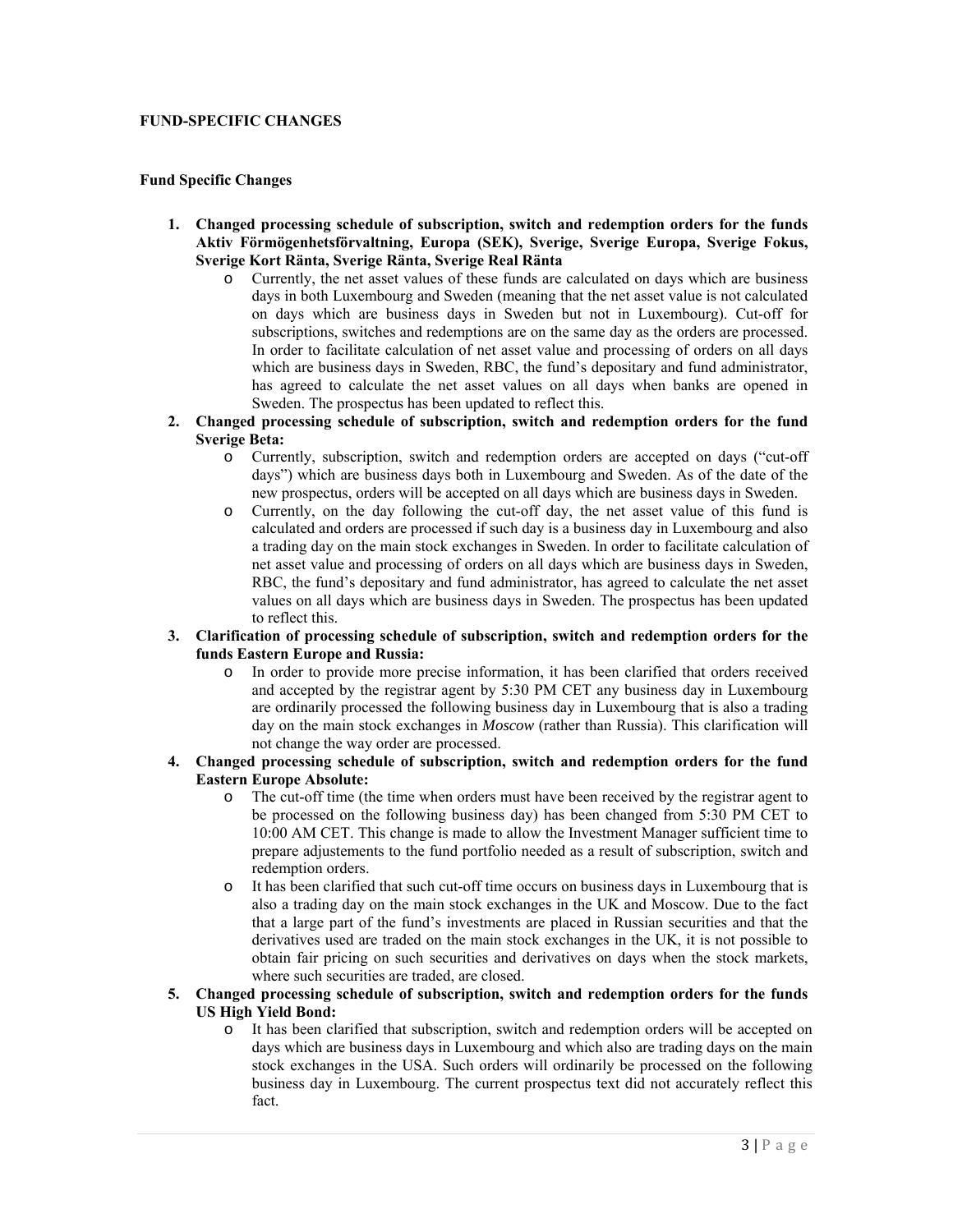# **6. Changed processing schedule of subscription, switch and redemption orders for the funds Global Index, SRI Global:**

- o Currently, subscription, switch and redemption orders are accepted on days ("cut-off days") which are business days in both Luxembourg and Sweden and which also is a trading day on the main stock exchanges in the USA. Orders are currently processed on the day following a cut-off day, which is a business day in Luxembourg.
- o As of the date of the new prospectus, orders will be accepted on all days which are business days in Sweden and also a trading day on the main stock exchanges in the USA and orders will be processed the next days that is a business day in Sweden.
- o The fact that orders are accepted on days which are trading days on the main stock exchanges in the USA was not accurately reflected in the current prospectus, hence the prospectus has been clarified in this respect.

# **7. Changes leverage information for the fund Eastern Europe Absolute:**

o From 1 August 2018, the fund's expected leverage will be changed from 160-170% to 90-200%, the maximum expected leverage from 200% to 250%, the expected gross equity exposure from 200% to 300% and the total long equity exposure from 100% to 150%. The current levels will apply until 31 July 2018.

The purpose of this change is to increase the return potential, withing the current VaR limits and while remaining market neutral and keeping low volatility.

# *Investors in this fund have the right until close of business on 31 July 2018 to request the full redemption free of charge or conversion of their shares into any other fund within the SICAV free of charges.*

- **8. Investment in China A-Shares via Shenzhen-Hong Kong Stock Connect for the funds China, Emerging and Frontier Markets, Global Emerging Markets, Global Emerging Markets Small Cap, Global StockPicking:** 
	- o For funds which may gain exposure to China A-Shares, Shenzhen-Hong Kong Stock Connect has been added, beside the Shanghai-Hong Kong Stock Connect, as a possible trading route for the funds to get exposure to such shares. This will however not change the level of exposure these funds may have to China A-Shares and will not otherwise change the investment policy or stategy of the funds.
- **9. Removal of information on credit rating process from the funds Emerging Markets Debt Hard Currency, Euro High Yield Bond, European Corporate Sustainable Bond, Global Corporate Bonds, Global Inflation linked Bond, Global Inflation Linked Bond Short Duration, Nordic Corporate Bond and US High Yield Bond:** 
	- o As explained in the letter, a new section with information on the process for selecting credit rated securities has been inserted in the section "General Investment Powers and Restrictions". Duplicated information in the fund description has been removed. For clarification, this will not change the process for how rated securities are selected.